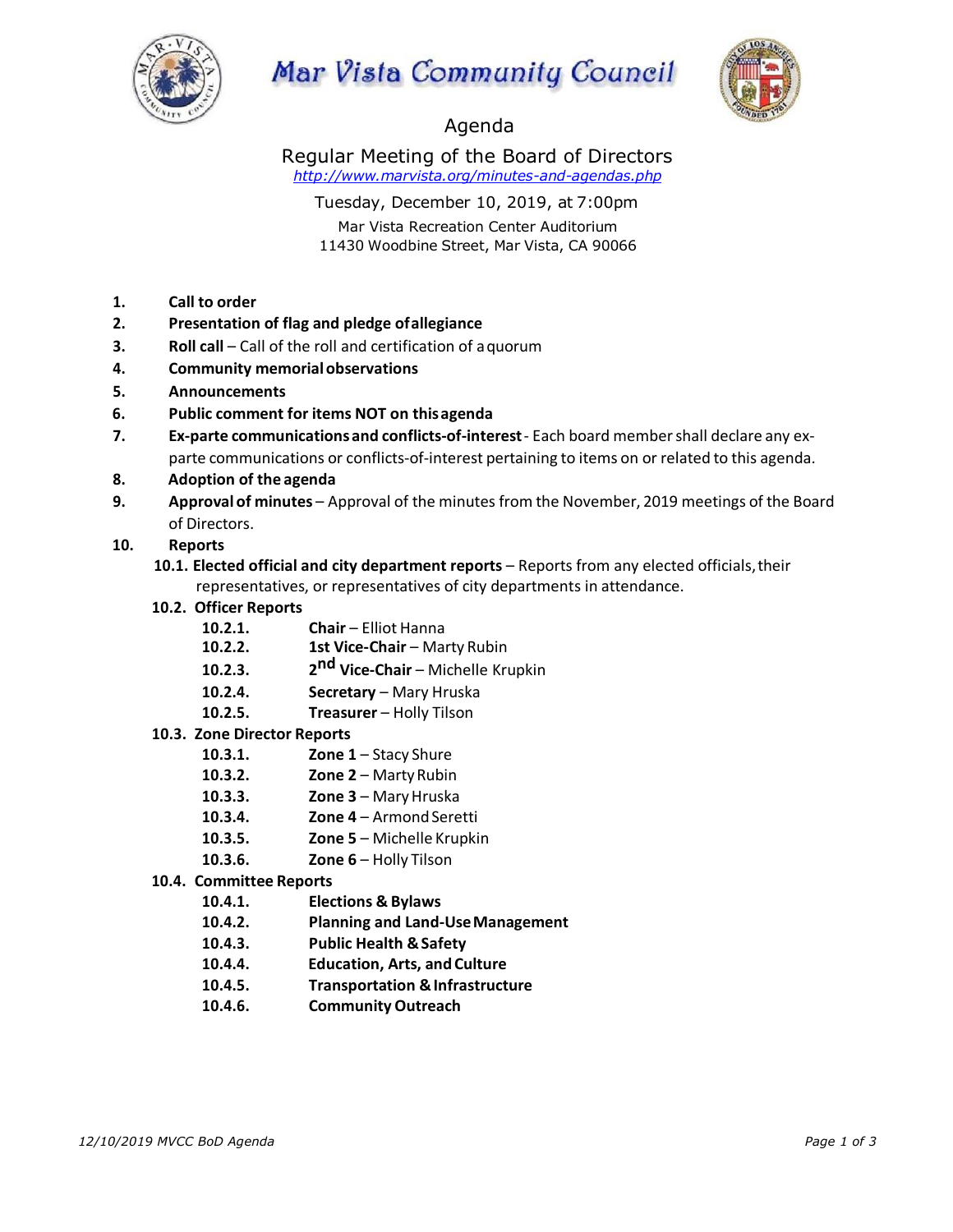### **11. Special Orders**

- **11.1. Update Regarding Mar Vista ParkingDemand Study** Presentation and update from CD-11 in response to MVCC's August 13, 2019 motion requesting that CD-11 reconsider action on the Mar Vista Parking Demand Study.
- **11.2 Announcement of Upcoming BoD Vacancy**  Announcement of an upcoming Board vacancy and the procedure to fill said vacancy
- **12. Consent Calendar**  The Consent Calendar is reserved for items deemed to be routine and noncontroversial. Any board member may pull an item or items for further discussion.
	- **12.1. [FUNDING][TILSON] Reimbursement for Hospitality Supplies**  Approval of a reimbursement in the amount of \$110.72 to Kathryn Wheeler for hospitality supplies.
	- **12.2. [FUNDING][TILSON] Reimbursement for Outreach Supplies**  Approval of a reimbursement in the amount of \$9.76 to Kathryn Wheeler for Outreach supplies.
	- **12.3. [FUNDING][EACC] Richland Ave. Elementary School NPG** Discussion and possible action regarding an expenditure – in the amount of \$1,654 - for Astro Camp field trip return transportation costs.
- **13. Excluded Consent Items** Discussion and further action on items excluded from the Consent Calendar.

#### **14. Unfinished Business and General Orders**

**[FUNDING][AMBRIZ] Replacement Video Equipment** – Discussion and possible action regarding an expenditure - not to exceed \$2,000 - for replacement video equipment for use in broadcasting MVCC meetings.

#### **15. New Business**

- **15.1. [FUNDING][OUTREACH] Flyersto Publicize Community Plan Survey** Discussion and possible action regarding an expenditure - not to exceed \$5,100 - for design, printing, and distribution costs for a flyer to publicize the Community Plan survey.
- **15.2 [FUNDING][OUTREACH] Community Plan Survey**  Discussion and possible action regarding an expenditure - not to exceed \$1,000 - for design, printing, and distribution costs for a survey for the Community Plan Input Document.
- **15.3 [FUNDING][EXFIN] Appropriation for an MVCC Newsletter**  Discussion and possible action regarding an expenditure, not to exceed \$8,000, for an MVCC newsletter.
- **15.4 [POLICY][T&I] Transportation Survey**  Discussion and possible action regarding an MVCC Transportation Survey for input to the Palms-Mar Vista-Del Rey Community PlanUpdate.
- **15.5 [POLICY][T&I][COMMUNITY PLAN] Combined Venice Blvd. and Transportation Survey**  Discussion and possible action regarding combining the Venice Blvd. and Transportation Surveys, for input to the Palms-Mar Vista-Del Rey Community Plan Update, into a single online and paper survey.
- **15.6 [POLICY][T&I][COMMUNITY PLAN] Promotion and Distribution of MVCC Surveys**  Discussion and possible action requesting the Outreach Committee to promote and distribute the MVCC Venice Blvd, Transportation and/or the combined surveys to MVCCstakeholders.
- **15.7 [POLICY][HANNA] Extension of LAMC 85.02**  Discussion and possible action regarding a Community Impact Statement (CIS) supporting the extension of LAMC 85.02 beyond the current January 1, 2020 sunset date (CF #14-1057-S8).